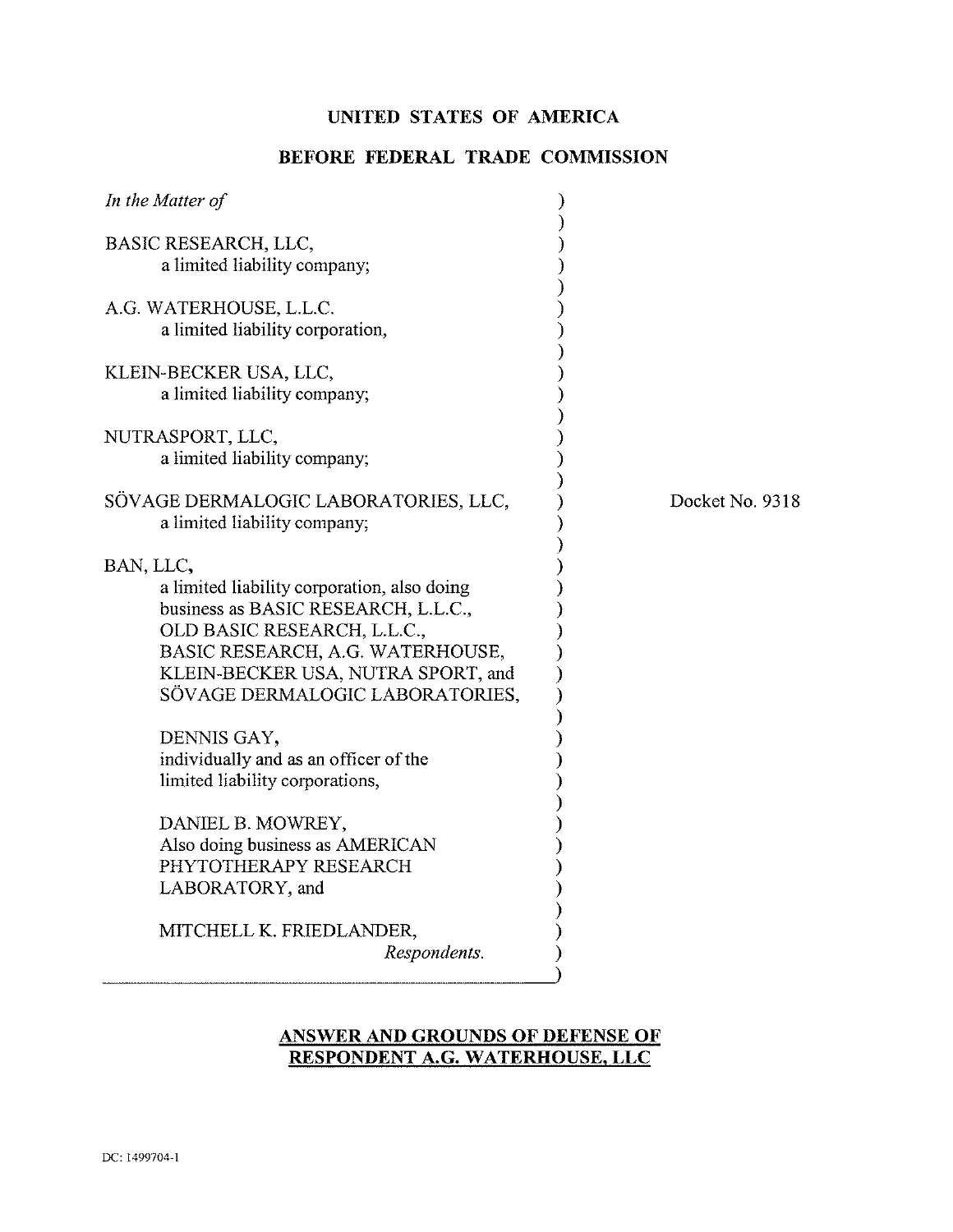Pursuant to Federal Trade Commission ("Commission") Rule of Procedure 3.12,

Respondent, A.G. Waterhouse, LLC respectfully submits this Answer and Grounds of Defense in response to the Complaint filed in this matter.

With respect to the first paragraph of the Complaint, A.G. Waterhouse, LLC denies that the Commission has reason to believe that Respondents have violated the provisions of the Federal Trade Commission Act and/or that this proceeding is in the public interest.

A.G. Waterhouse, LLC responds to each numbered paragraph of the Complaint as follows:

1. Admitted, except to clarify that the Respondent is a limited liability company. Denied as to "corporation."

2. Admitted, except to clarify that the Respondent is a limited liability company. Denied as to "corporation."

3. Admitted, except to clarify that the Respondent is a limited liability company. Denied as to "corporation."

4. Admitted, except to clarify that the Respondent is a limited liability company. Denied as to "corporation."

**5.** Admitted, except to clarify that the Respondent is a limited liability company. Denied as to "corporation."

*6.* The first sentence of Paragraph 6 is admitted, except to clarify that the Respondent BAN, LLC is a limited liability company; denied as to "corporation." As to the second sentence of Paragraph 6, it is admitted that BAN, LLC was named Basic Research, LLC prior to December 27,2002, and that BAN, LLC was named Old Basic Research, LLC between December 27, 2002 and March 31, 2003; further admitted that, at certain times and under those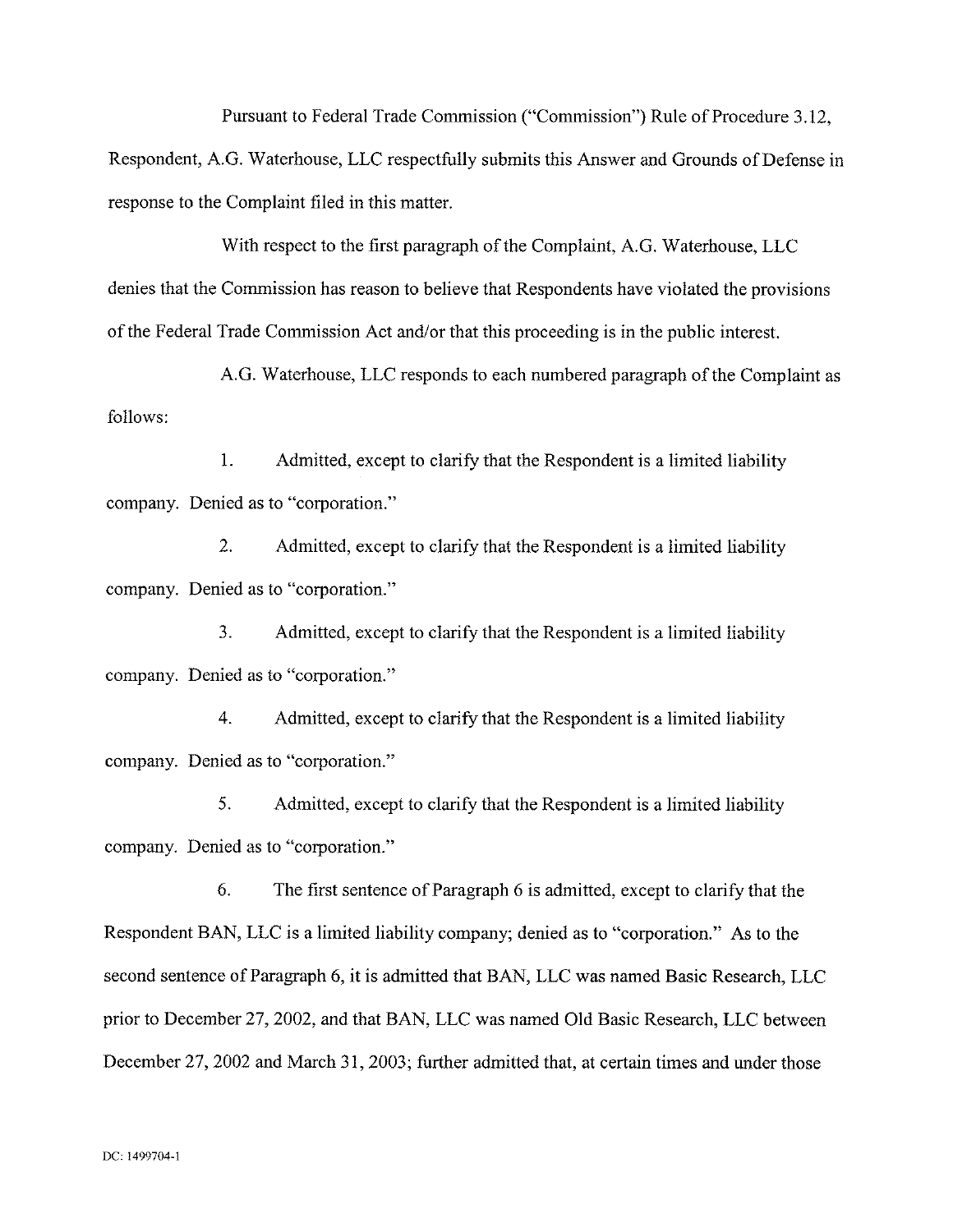earlier names, BAN, LLC has done business as Basic Research, A.G. Waterhouse, Klein-Becker usa, Nutrasport, and Sövage Dermalogic Laboratories. Denied as to the third sentence of Paragraph 6.

7. Admitted that Dennis Gay is **an** individual whose principal place of business is at 5742 W. Harold Gatty Dr., Salt Lake City, Utah. Otherwise denied.

8. Admitted that Daniel B. Mowrey is an individual with **an** office located at 5742 W. Harold Gatty Dr., Salt Lake City, Utah. Otherwise denied.

9. Admitted that Mitchell Friedlander is an individual. Otherwise denied.

10. Denied.

11. Admitted that at certain times Respondent Basic Research, LLC and Respondent BAN, LLC have manufactured, advertised, labeled, offered for sale, sold and/or distributed the products identified in sub-paragraphs 11(A) through 11(F) ("the Products"). Admitted that other Respondents have performed those activities, hut only as follows: Respondent A.G. Waterhouse, LLC only with respect to Leptoprin, Respondent Klein-Becker usa, LLC only with respect to Dermalin-APg, Anorex, and PediaLean, Respondent Nutrasport LLC only with respect to Cutting Gel, and Respondent Sövage Dermalogic Laboratories, LLC only with respect to Tummy Flattening Gel. Admitted as to the allegations in sub-paragraphs 11(A) through 11(F) describing the advertisements. Admitted that each of the Products has been advertised in one or more of the media identified in Paragraph 11, except denied as to "Basic Research's Internet websites." The last sentence of Paragraph 11 states a legal conclusion, to which no response is required. Otherwise denied.

12. Denied in that the Complaint does not accurately characterize the "acts and practices" of the Respondents.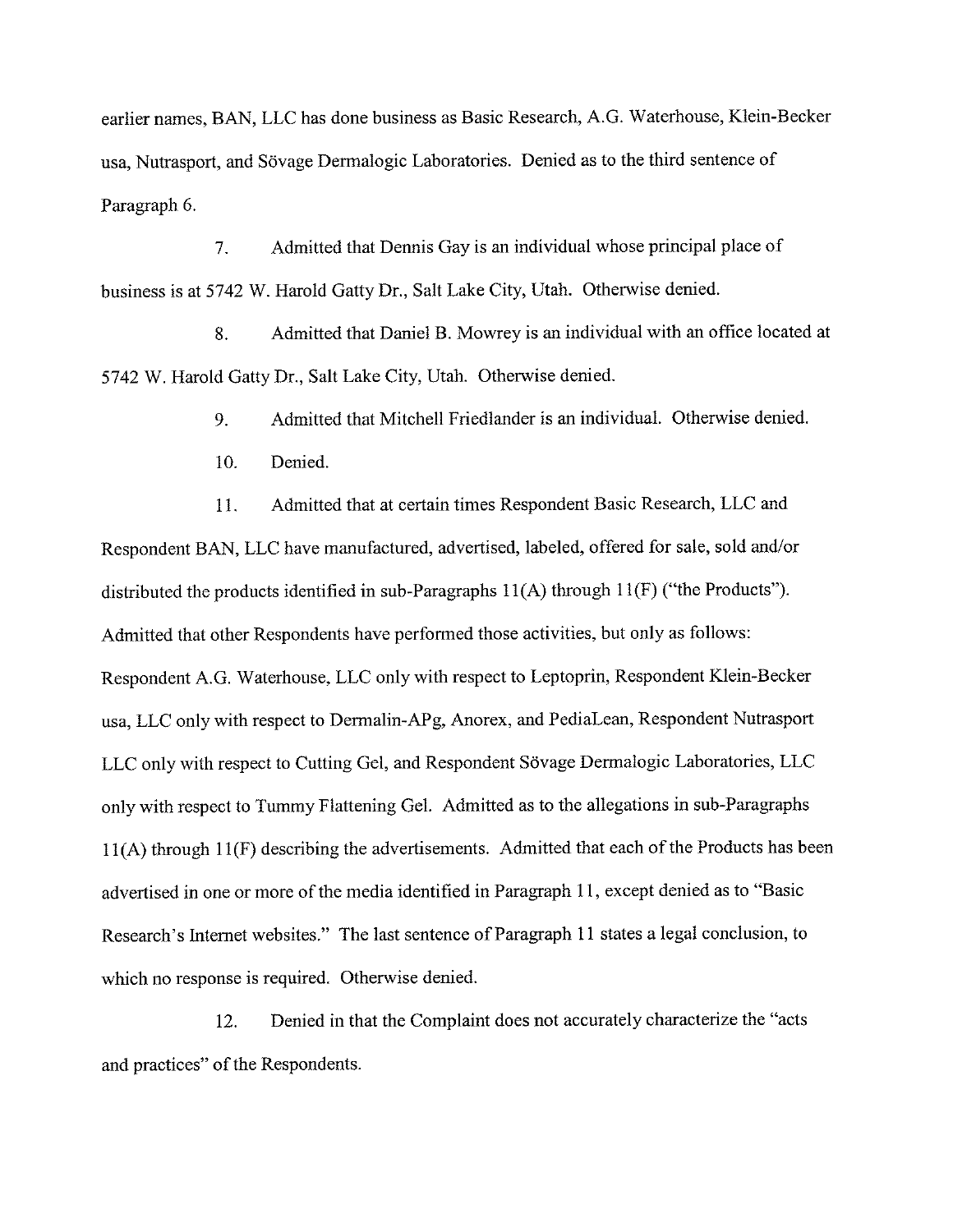#### **Dermalin-APg, Cutting Gel, and Tummy Flattening Gel Products for Fat Loss**

13. Denied in that Respondent A.G. Waterhouse, LLC has not disseminated advertisements and/or labeling for Dermalin-APg. Denied in that Respondent A.G. Waterhouse, LLC has not disseminated advertisements and/or labeling for Cutting Gel. Denied in that Respondent A.G. Waterhouse, LLC has not disseminated advertisements and/or labeling for Tummy Flattening Gel. Admitted that advertisements for the named Products have appeared in the publications named in the second through fourth sentences of Paragraph 13. Admitted that the quoted language in sub-paragraphs 13(A) through 13(G) appear in the advertisements attached as Exhibits A through G, but denied that those quotations accurately or fully reflect the express and/or implied messages of those advertisements. Otherwise denied.

14. Denied. Respondent A.G. Waterhouse, LLC has not disseminated advertisements and/or labeling for Dermalin-APg.

15. Denied. The allegations assume that Respondent A.G. Waterhouse, LLC made the representations alleged in Paragraph 14, which Respondent A.G. Waterhouse, LLC denies.

16. Denied. The allegations assume that Respondent A.G. Waterhouse, LLC made the representations alleged in Paragraphs 14 and 15, which Respondent A.G. Waterhouse, LLC denies.

17. Denied. Respondent A.G. Waterhouse, LLC has not disseminated advertisements and/or labeling for Cutting Gel.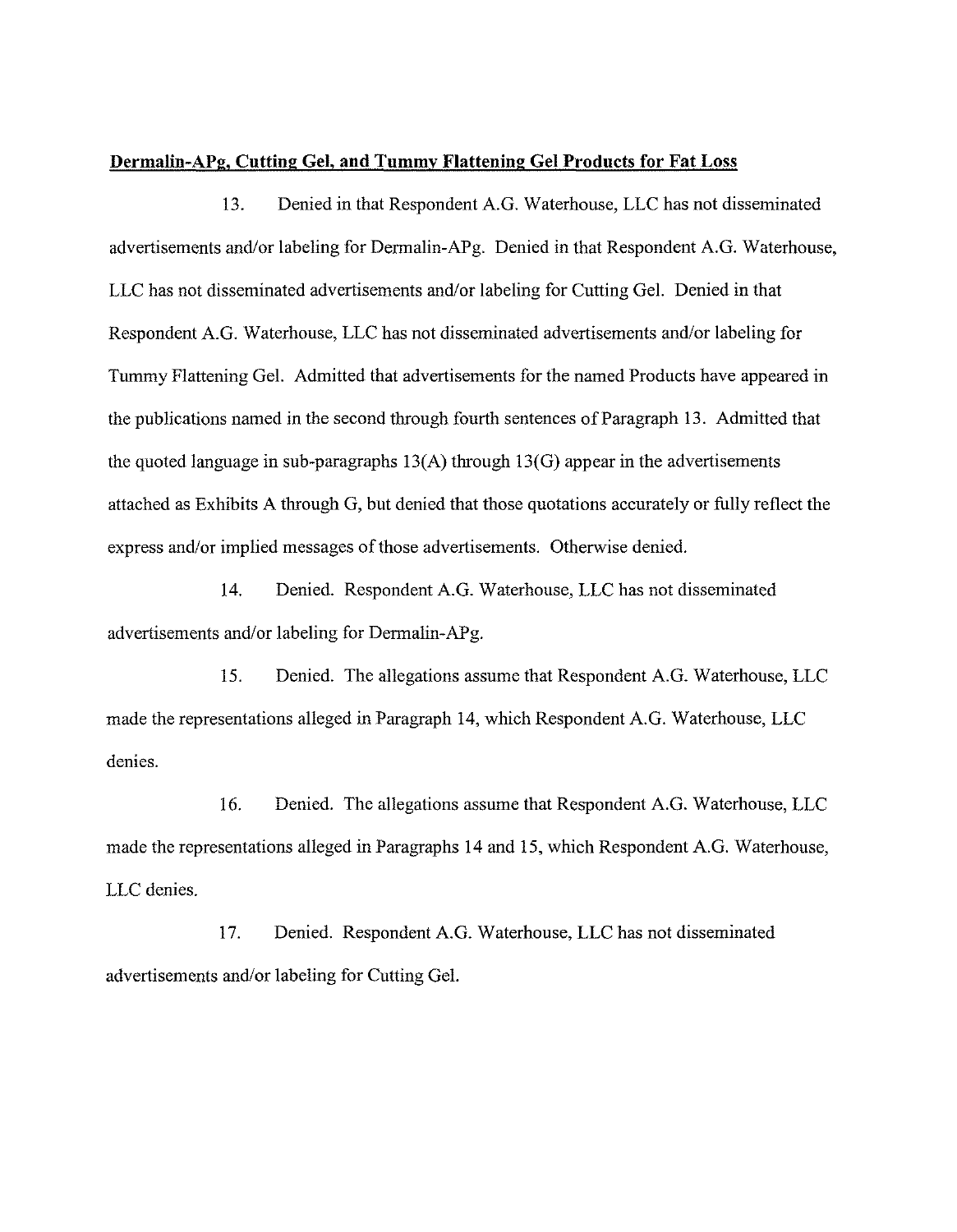18. Denied. The allegations assume that Respondent A.G. Waterhouse, LLC made the representations alleged in Paragraph 17, which Respondent A.G. Waterhouse, LLC denies.

19. Denied. The allegations assume that Respondent A.G. Waterhouse, LLC made the representations alleged in Paragraphs 17 and 18, which Respondent A.G. Waterhouse, LLC denies.

20. Denied. Respondent A.G. Waterhouse, LLC has not disseminated advertisements and/or labeling for Tummy Flattening Gel.

21. Denied. The allegations assume that Respondent A.G. Waterhouse, LLC made the representations alleged in Paragraph 20, which Respondent A.G. Waterhouse, LLC denies.

22. Denied. The allegations assume that Respondent A.G. Waterhouse, LLC made the representations alleged in Paragraphs 20 and 21, which Respondent A.G. Waterhouse, LLC denies.

23. Denied. Respondent A.G. Waterhouse, LLC has not disseminated advertisements and/or labeling for Cutting Gel.

24. Denied. The allegations assume that Respondent A.G. Waterhouse, LLC made the representations alleged in Paragraph 23, which Respondent A.G. Waterhouse, LLC denies.

25. Denied. Respondent A.G. Waterhouse, LLC has not disseminated advertisements and/or labeling for Tummy Flattening Gel.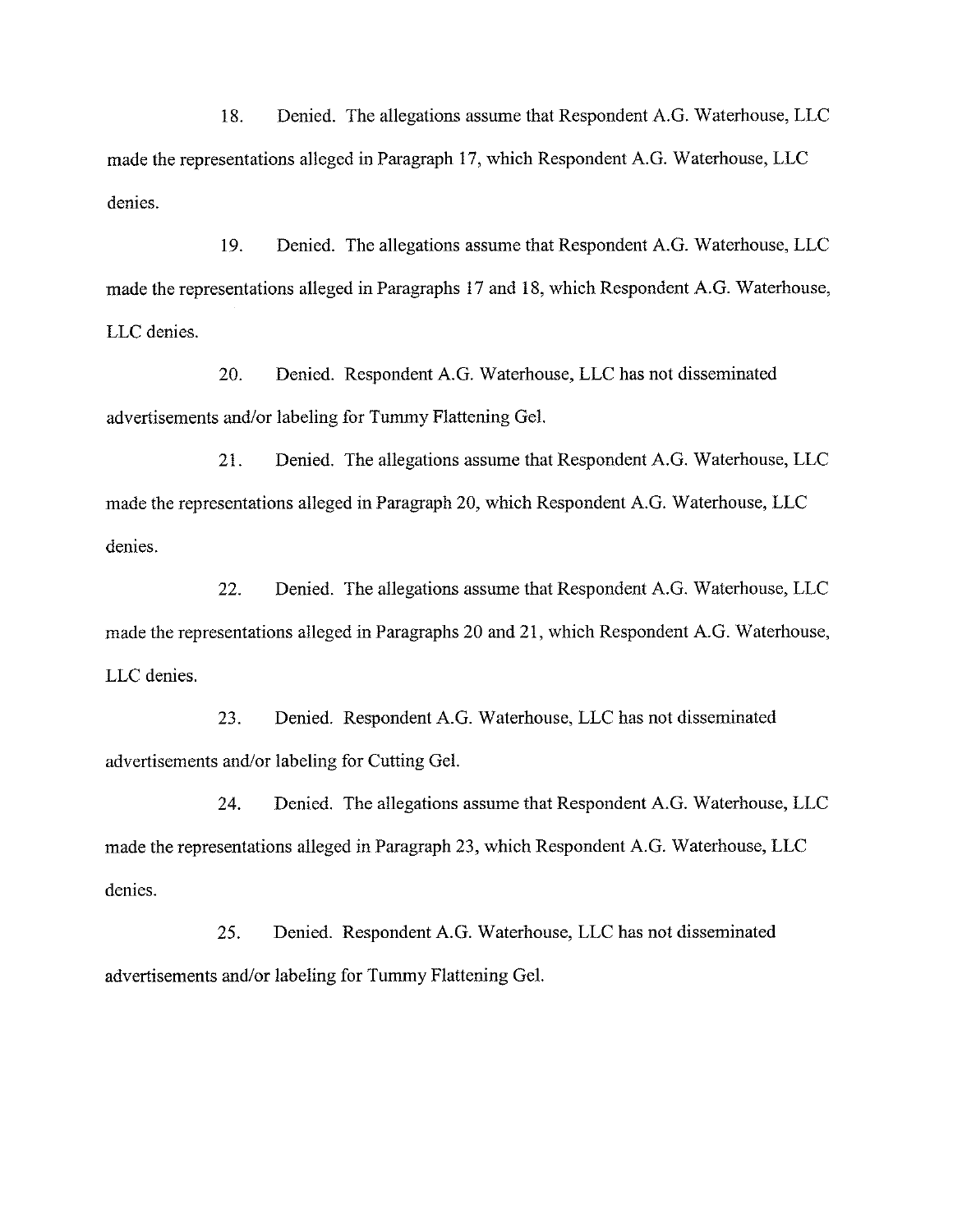26. Denied. The allegations assume that Respondent A.G. Waterhouse, LLC made the representations alleged in Paragraph 23, which Respondent A.G. Waterhouse, LLC denies.

#### **Leptoprin and Anorex Products for Weight and Fat Loss in "the Significantlv Overweight"**

27. Admitted that, at certain times, Respondent A.G. Waterhouse, LLC disseminated advertisements and/or labeling for Leptoprin. Denied in that the term "caused" is inherently vague, subjective, and susceptible to multiple meanings. Denied in that Respondent A.G. Waterhouse, LLC has not disseminated advertisements and/or labeling for Anorex. Admitted that the quoted language in sub-paragraphs 27(A) through 27(C) appear in the advertisements attached as Exhibits H through J, but denied that those quotations accurately or fully reflect the express and/or implied messages of those advertisements. Otherwise denied.

28. Denied as to Paragraph 28(A) in that the language "causes weight loss of more than 20 pounds, including as much as 50, 60, or 147 pounds, in significantly overweight users" does not appear in the advertisements for Leptoprin identified in Paragraph 27, is not defined in the Complaint, and is inherently vague, subjective, and susceptible to numerous different interpretations. Denied as to Paragraph 28(B) in that the language "causes loss of substantial, excess fat in significantly overweight users" does not appear in the advertisements for Leptoprin identified in Paragraph 27, is not defined in the Complaint, and is inherently vague, subjective, and susceptible to numerous different interpretations.

29. Respondent A.G. Waterhouse, LLC denies having made the representations alleged in Paragraph 28 and thus denies having represented that it "possessed and relied upon a reasonable basis that substantiated" such representations. Further, the phrase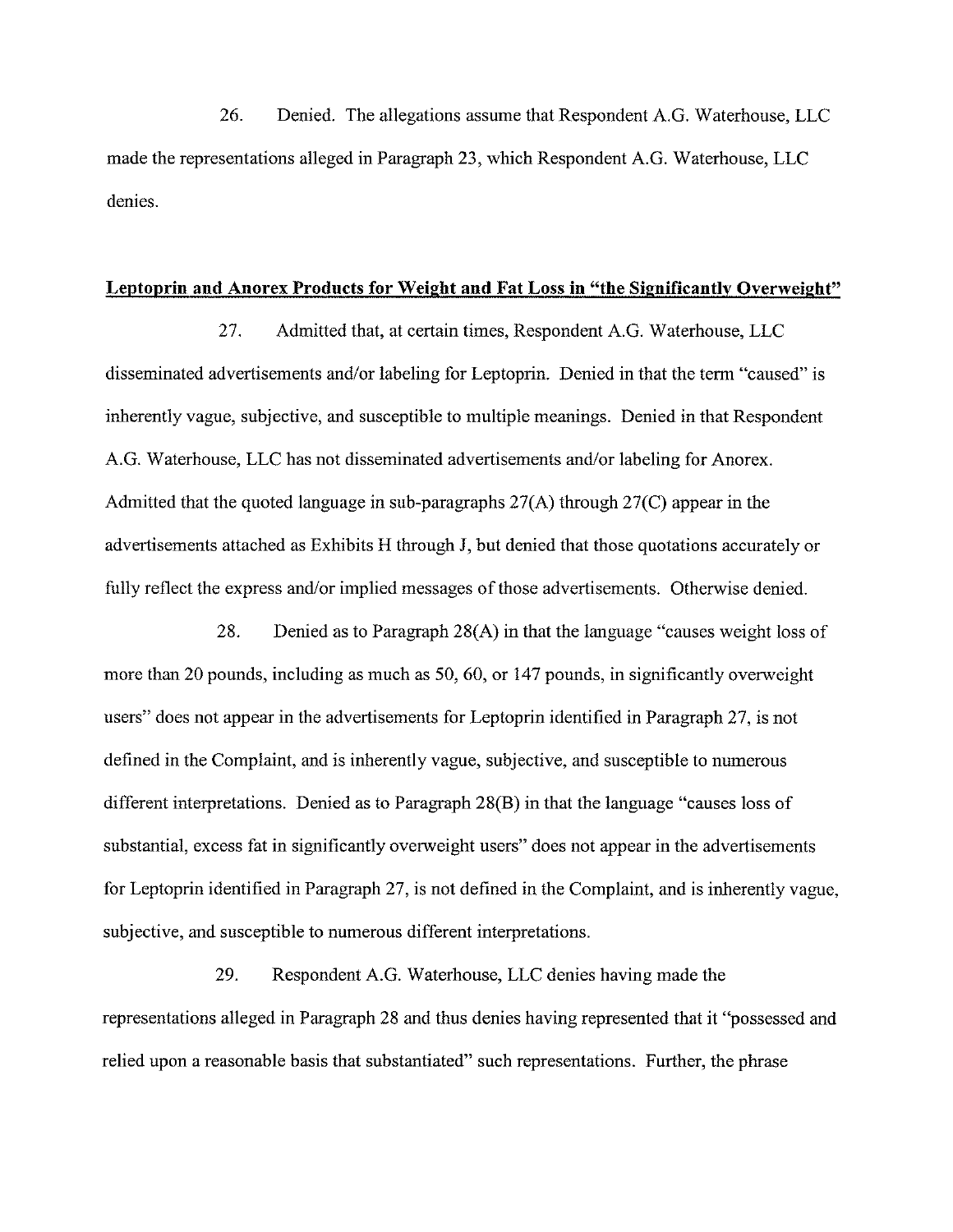"reasonable basis" is inherently vague, not defined in the Complaint, and subject to no discernible quantitative or qualitative requirements.

30. Denied in that the allegations assume that Respondent A.G. Watcrhouse, LLC made the representations alleged in Paragraphs 28 and 29, which Respondent A.G. Waterhouse, LLC denies. Further, the phrase "reasonable basis" is inherently vague, not defined in the Complaint, and subject to no discernible quantitative or qualitative requirements.

31. Denied as to Paragraph 31(A) in that Respondent A.G. Waterhouse, LLC denies that it has represented that "Leptoprin causes weight loss of more than 20 pounds, including as much as 50,60, or 147 pounds, in significantly overweight users" and thus denies having represented that "clinical testing" has proven that statement to be true. Further, the language "Leptoprin causes weight loss of more than 20 pounds, including as much as 50, 60, or 147 pounds, in significantly overweight users" does not appear in the advertisements for Leptoprin identified in Paragraph 27, is not defined in the Complaint, and is inherently vague, subjective, and susceptible to numerous different interpretations. Denied as to Paragraph 31(B) in that Respondent A.G. Waterhouse, LLC denies that it has represented that "Leptoprin causes loss of substantial, excess fat in significantly overweight users" and thus denies having represented that "clinical testing" has proven that statement to be true. Further, the language "Leptoprin causes loss of substantial, excess fat in significantly overweight users" does not appear in the advertisements for Leptoprin identified in Paragraph 27, is not defined in the Complaint, and is inherently vague, subjective, and susceptible to numerous different interpretations.

32. Denied as to Paragraph 32(A) in that the allegations assume that Respondent A.G. Waterhouse, LLC has represented that "Leptoprin causes weight loss of more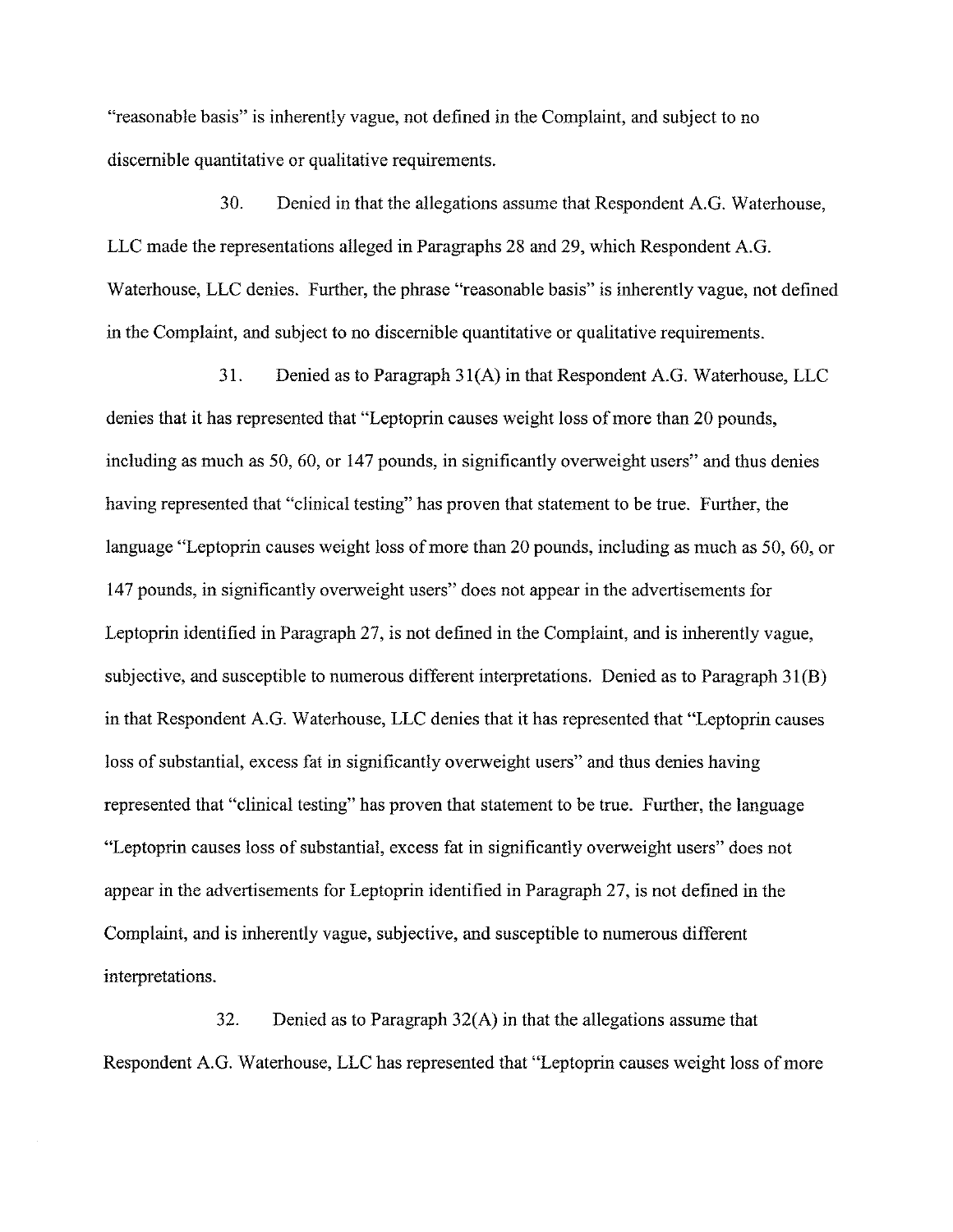than 20 pounds, including as much as 50, 60, or 147 pounds, in significantly overweight users" and that "clinical testing" has proven that statement to he true, which Respondent A.G. Waterhouse, LLC denies. Further, the language "Leptoprin causes weight loss of more than 20 pounds, including as much as 50,60, or 147 pounds, in significantly overweight users" does not appear in the advertisements for Leptoprin identified in Paragraph 27, is not defined in the Complaint, and is inherently vague, subjective, and susceptible to numerous different interpretations. Denied as to Paragraph 32(B) in that the allegations assume that Respondent A.G. Waterhouse, LLC has represented that "Leptoprin causes loss of substantial, excess fat in significantly overweight users" and that "clinical testing" has proven that statement to be true, which Respondent A.G. Waterhouse, LLC denies. Further, the language "Leptoprin causes loss of substantial, excess fat in significantly overweight users" does not appear in the advertisements for Leptoprin identified in Paragraph 27, is not defined in the Complaint, and is inherently vague, subjective, and susceptible to numerous different interpretations.

33. Denied. Respondent A.G. Waterhouse, LLC has not disseminated advertisements and/or labeling for Anorex.

34. Denied. The allegations assume that Respondent A.G. Waterhouse, LLC made the representations alleged in Paragraph 33, which Respondent A.G. Waterhouse, LLC denies.

35. Denied. The allegations assume that Respondent A.G. Waterhouse, LLC made the representations alleged in Paragraphs 33 and 34, which Respondent A.G. Waterhouse, LLC denies.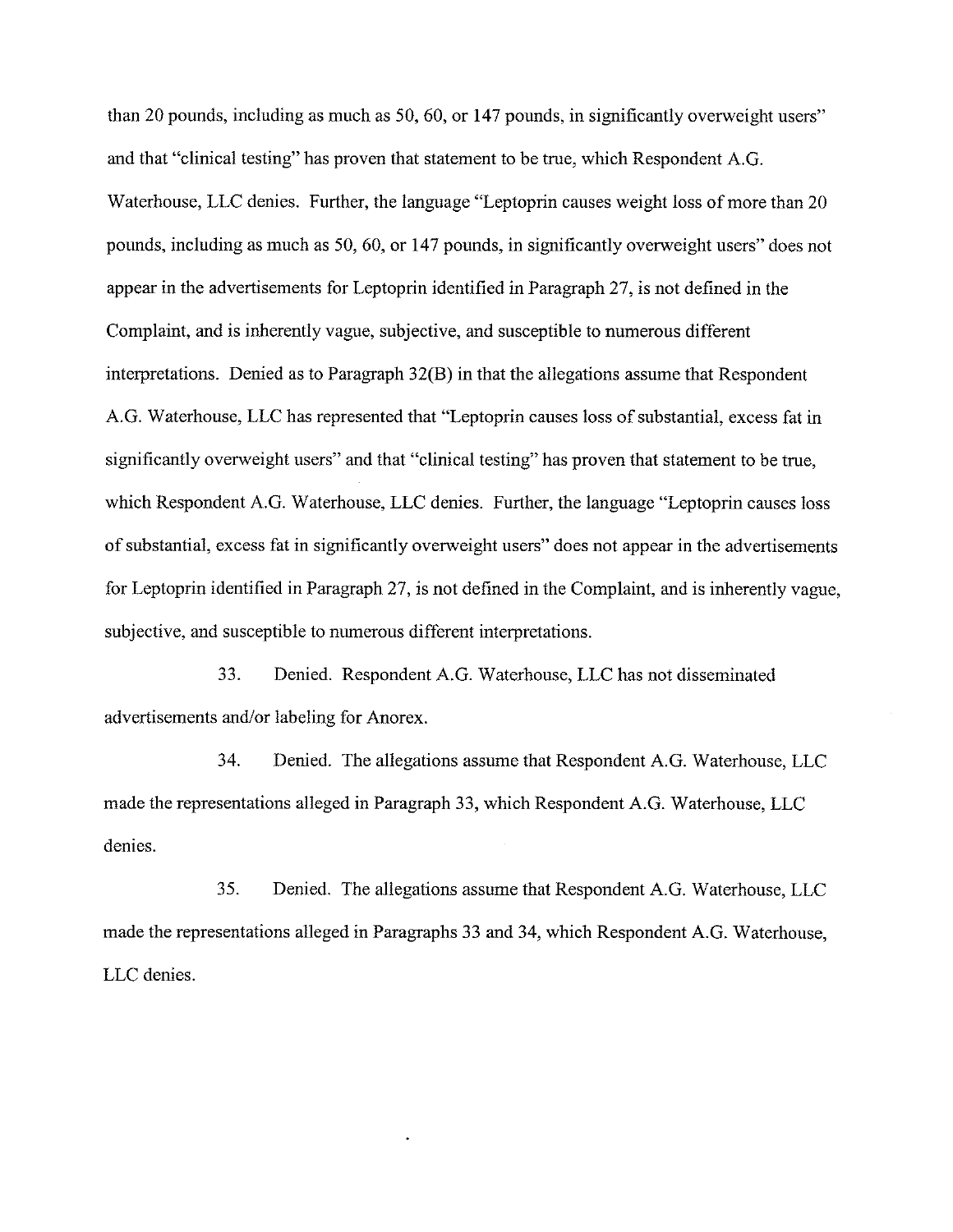### **PediaLean Product for Weight Loss in Children**

36. Denied in that Respondent A.G. Waterhouse, LLC has not disseminated advertisements and/or labeling for PediaLean. Admitted that advertisements for PediaLean have appeared in the publications named in the second sentence of Paragraph 36. Admitted that the quoted language in sub-paragraphs 36(A) through 36(B) appear in the advertisements attached as Exhibits K and L, but denied that those quotations accurately or fully reflect the express and/or implied messages of those advertisements. Otherwise denied.

37. Denied. Respondent A.G. Waterhouse, LLC has not disseminated advertisements and/or labeling for PediaLean.

38. Denied. The allegations assume that Respondent A.G. Waterhouse, LLC made the representations alleged in Paragraph 37, which Respondent A.G. Waterhouse, LLC denies.

**39.** Denied. The allegations assume that Respondent A.G. Waterhouse, LLC made the representations alleged in Paragraphs 37 and 38, which Respondent A.G. Waterhouse, LLC denies.

40. Denied. Respondent A.G. Waterhouse, LLC has not disseminated advertisements and/or labeling for PediaLean.

41. Denied. The allegations assume that Respondent A.G. Waterhouse, LLC made the representations alleged in Paragraph 40, which Respondent A.G. Waterhouse, LLC denies.

#### **Expertise of Respondent Mowrey**

42. Denied.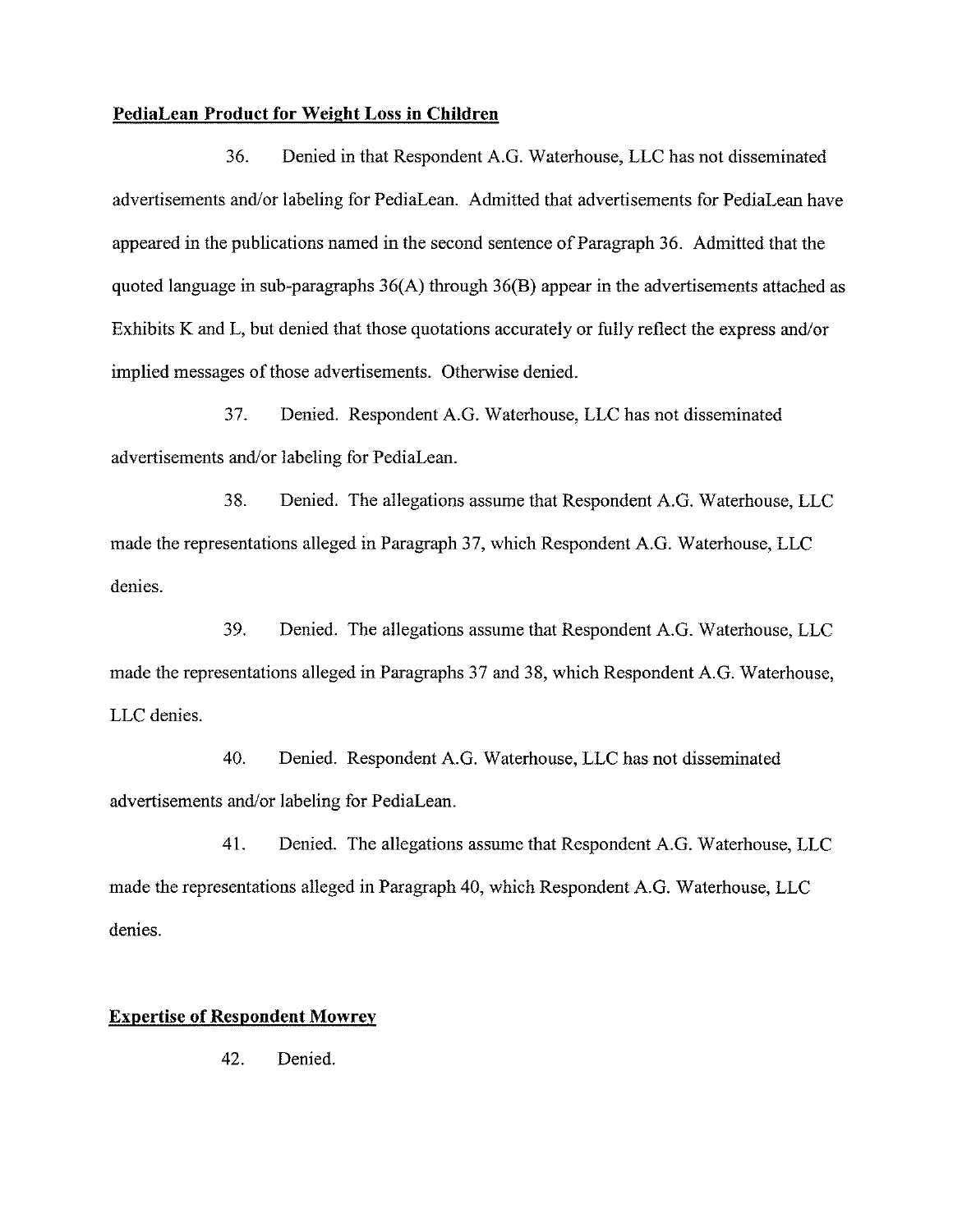43. Admitted that Respondent Daniel B. Mowrey is not a medical doctor. Otherwise denied.

44. Denied.

#### **ADDITIONAL GROUNDS OF DEFENSE**

Without assuming any burden of production or proof that it would not otherwise be required to bear under applicable law, Respondent asserts the following defenses and reserves its right to raise additional defenses as appropriate:

#### **Fifth Amendment** -- **Due Process**

This enforcement action is based upon regulatory standards governing the quantity and quality of substantiation Respondent must possess at the time it makes express and implied claims in advertisements. The standards fail and have failed to provide reasonable persons, including Respondent, with fair notice as to whether contemplated claims in advertisements, including those at issue in this proceeding, are and were permissible and/or allow and have allowed the Commission and/or its representatives to enforce the standards pursuant to their personal or subjective predilections. The regulatory standards are thus unconstitutionally vague on their face and/or as applied to Respondent's prior and contemplated advertising activity and, therefore, violate Respondent's rights to due process under the Fifth Amendment to the Constitution of the United States. The Complaint and enforcement action based upon such standards must therefore be dismissed.

#### **First Amendment** -- **Freedom of Speech**

The Commission's Complaint, enforcement action and the relief sought abridge Respondent's rights under the First Amendment to the Constitution of the United States because the Commission seeks to restrict, restrain and/or prohibit protected commercial speech, because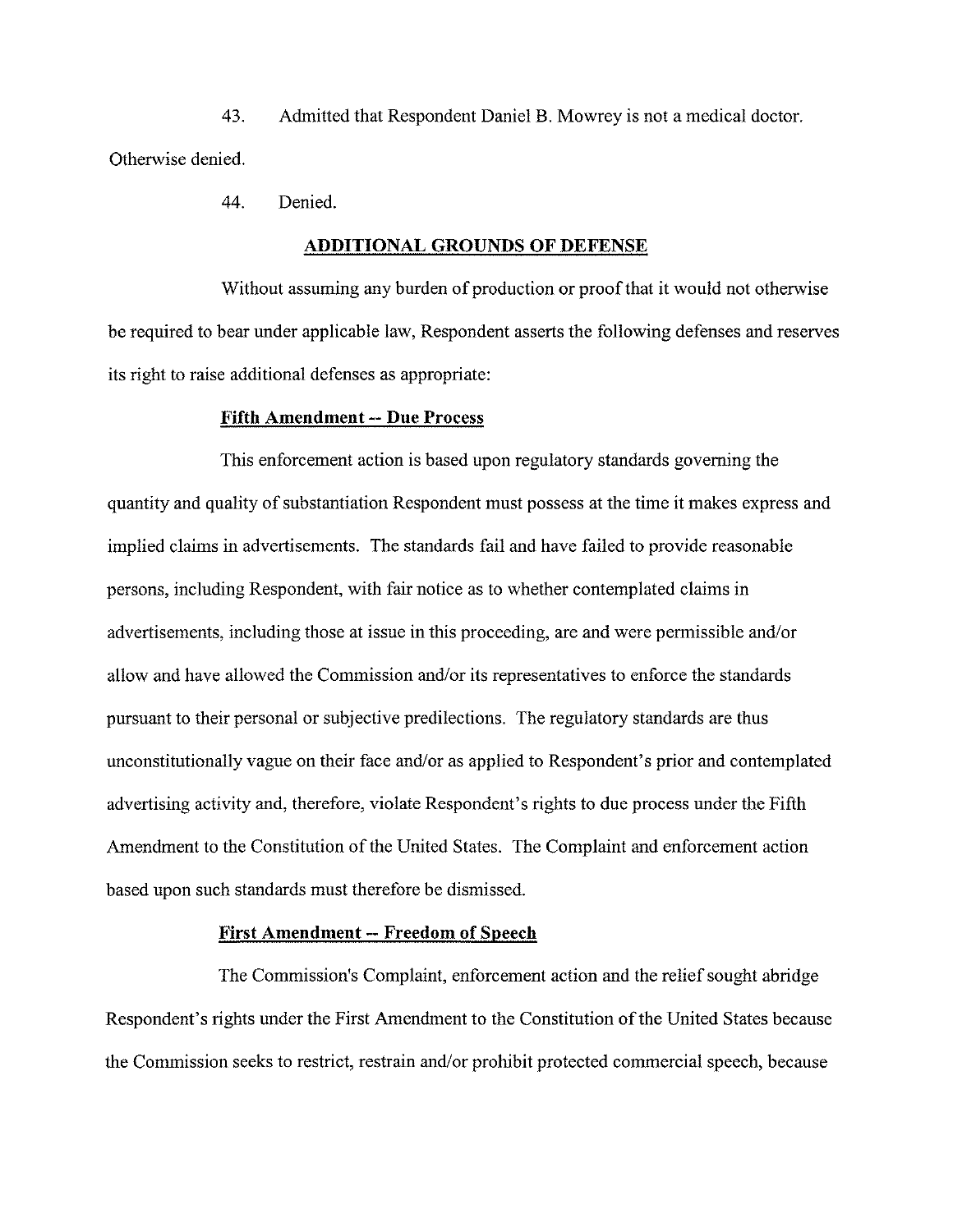the Commission seeks to restrict, restrain and/or prohibit protected commercial speech through the use of ad hoc and non-defined terms and advertising substantiation lacking any measurable degree of definiteness, and because the Commission's actions are premised at least in part upon alleged representations made "by implication" that the Commission has labeled false or misleading without relying on extrinsic evidence. In proceeding this way, the Commission has failed to choose and/or rejected alternate means to achieve its interests that are less restrictive of protected speech.

#### **Puffery**

One or more of the advertisements identified in the Complaint contains one or more claims and/or representations that are vague, generalized, subjective, highly suggestive, and/or exaggerated statements, and/or statements that ordinary consumers do not take literally or rely upon, and/or statements that cannot be substantiated objectively. Such claims and/or representations constitute puffery, which is not likely to mislead a reasonable consumer.

#### **Administrative Procedure Act (5 U.S.C. 6 706)** -- **Improper Aeencv Action**

The Complaint and this enforcement action are based upon regulatory standards governing the quantity and quality of substantiation Respondent must possess at the time it makes express and implied claims in advertisements. The standards fail and have failed to provide reasonable persons, including Respondent, with fair notice as to whether contemplated claims in advertisements, including those at issue in this proceeding, are and were permissible and/or allow and have allowed the Commission and/or its representatives to enforce the standards pursuant to their personal or subjective predilections. The regulatory standards are unconstitutional; therefore, this enforcement action constitutes agency action that is arbitrary,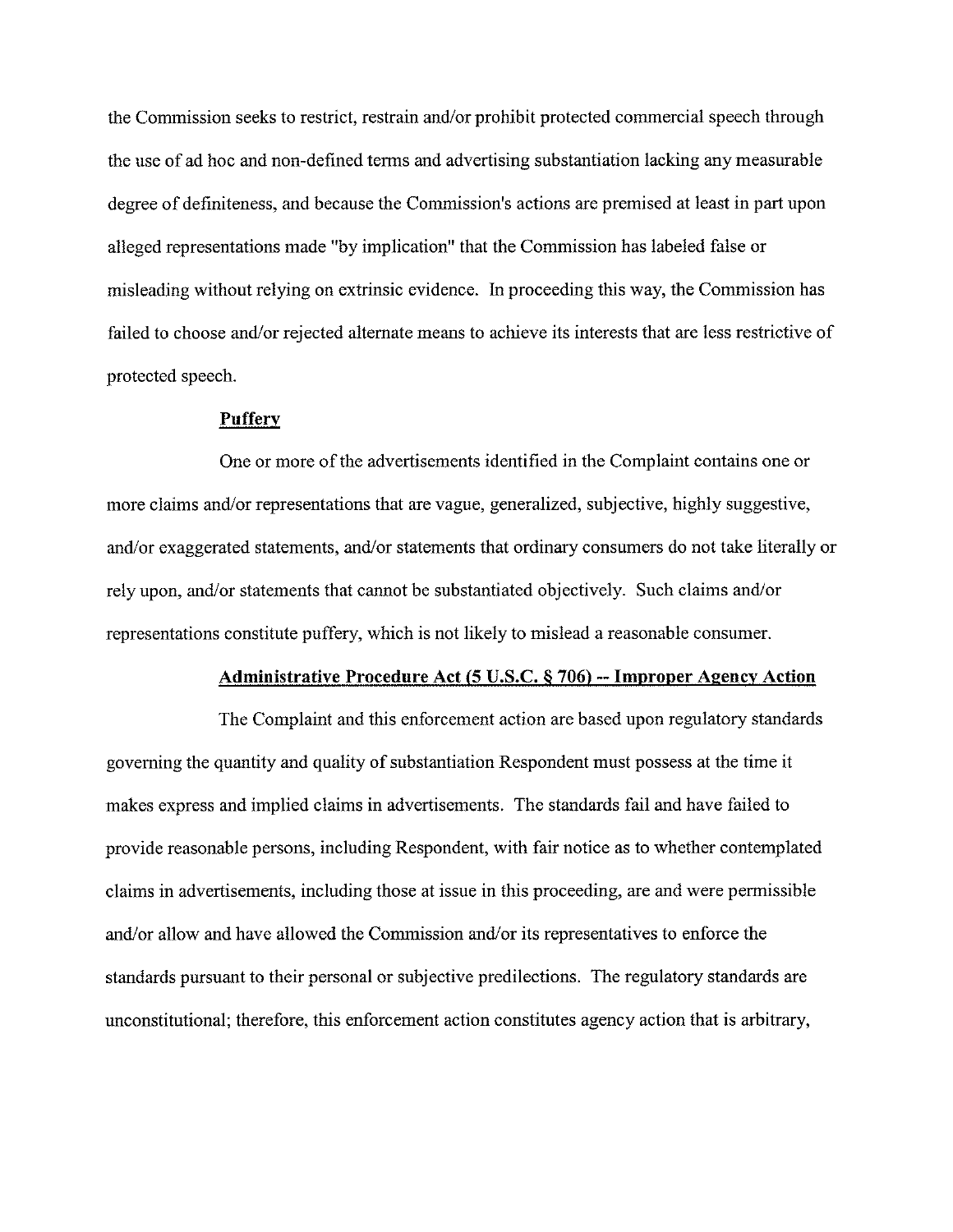capricious, an abuse of discretion, otherwise not in accordance with law, contrary to constitutional right, and/or without observance of procedure required by law.

### **Federal Trade Commission Act (15 U.S.C. 8 45(b))** -- **No Reason to Believe**

The Commission failed, or failed properly, to reach the required determination that it had "reason to believe" Respondent has violated the Act prior to initiating this enforcement action. The reasons for that failure include, but are not necessarily limited to, the Commission's use of regulatory standards that are inherently vague and subject to no discernible quantitative or qualitative requirements, and its refusal to consider extrinsic evidence in determining whether the advertisements at issue are false or misleading. In failing, or failing properly, to reach the "reason to believe" determination, the Commission has violated 15 U.S.C. **S(** 45(b) of the Act.

#### **Federal Trade Commission Act (15 U.S.C. 8 45(b)** -- **Interest of the Public**

The Complaint and this enforcement action are based upon regulatory standards governing the quantity and quality of substantiation Respondent must possess at the time it makes express and implied claims in advertisements. The standards fail and have failed to provide reasonable persons, including Respondent, with fair notice as to whether contemplated claims in advertisements, including those at issue in this proceeding, are and were permissible and/or allow and have allowed representatives of the Commission to enforce the standards pursuant to their personal or subjective predilections. The regulatory standards are unconstitutional; therefore, the Commission's decision to initiate this enforcement proceeding based upon that standard is not to the interest of the public.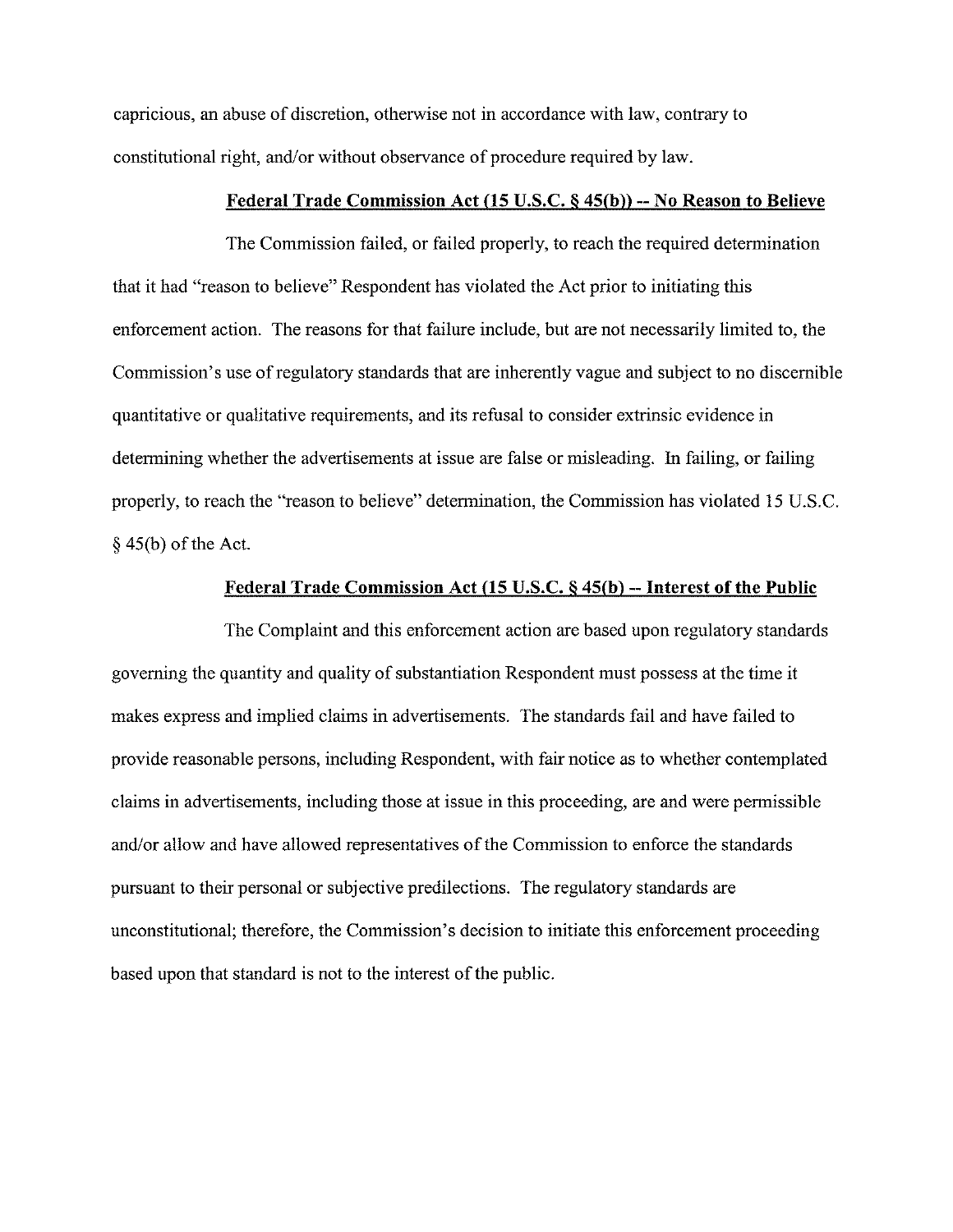## **Administrative Procedure Act (5 U.S.C. 66 706(1) and/or 555(b))** -- **Unreasonable Delay**

The Commission did not initiate this proceeding with due regard for the convenience and necessity of the parties or their representatives, or within a reasonable time, as required under 5 U.S.C. § 555(b). Instead, it unreasonably delayed the filing of the Complaint for political or otherwise improper reasons. This unreasonable delay has prejudiced the ability of Respondent to present its case in this proceedmg.

\* \* \* \* \*

To the extent any of the foregoing grounds of defense may not properly be asserted and/or adjudicated in this proceeding, Respondent hereby states its intent to preserve such defenses for future proceedings.

# **DEMAND FOR ATTORNEY'S FEES**

Respondent reserves all claims for attorney's fees and costs that they may have under the Recovery of Awards Under the Equal Access to Justice Act in Commission Proceedings, 5 U.S.C. **\$5** 504 and 553(b).

Respectfully submitted,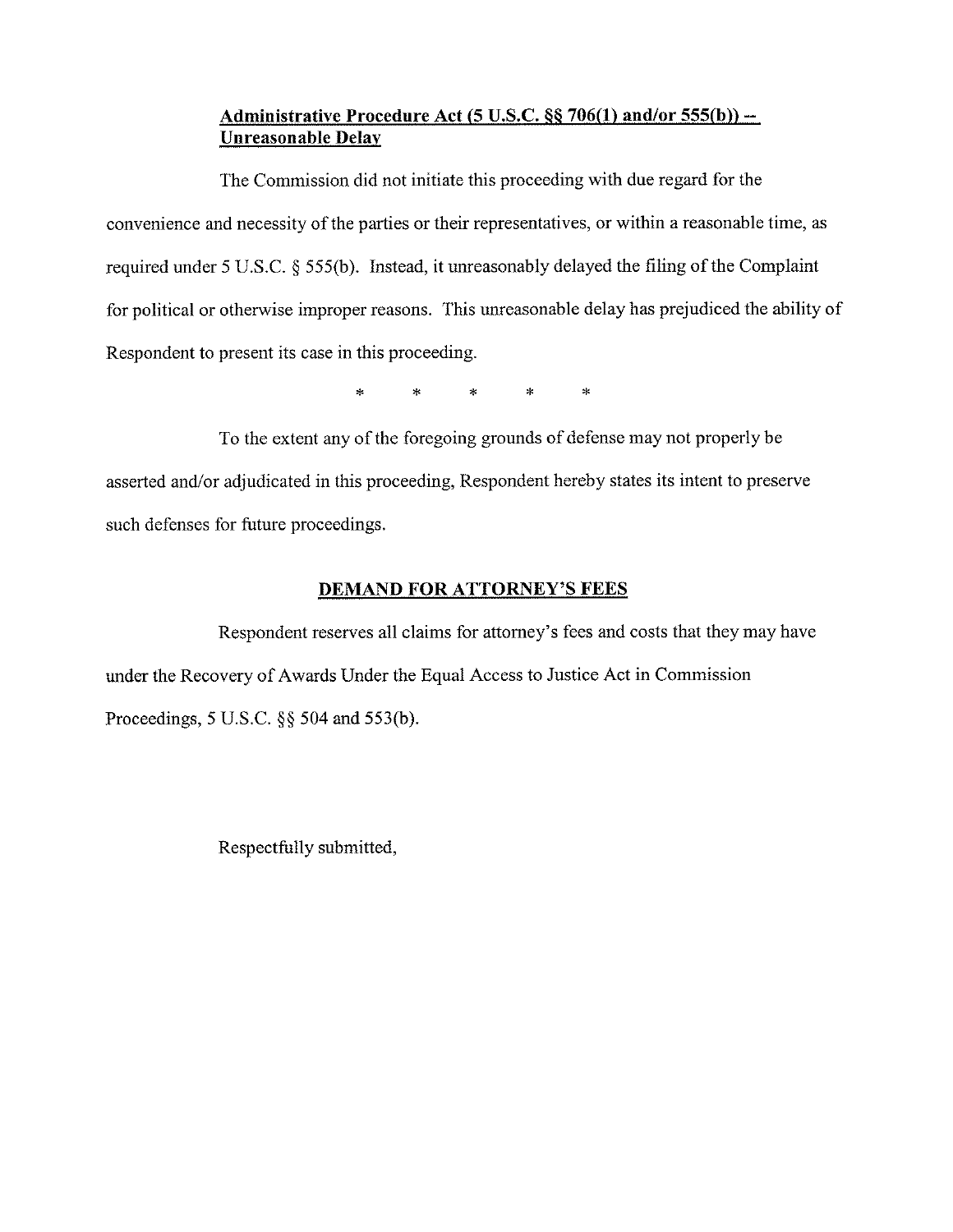$\mathscr{P}$ 

Gregory L. Hillyer FELDMANGALE, P.A. Miami Center - 1 **gh** Floor 201 South Biscayne Blvd. Miami, Florida 33131<br>Telephone: (305) 3 Telephone: (305) 358-5001<br>Facsimile: (305) 358-3309  $(305)$  358-3309 e-mail: ghillyer@feldmangale.com

 $\bar{z}$ 

**Counsel for Defendant A.G. Waterhouse. L.L.C.**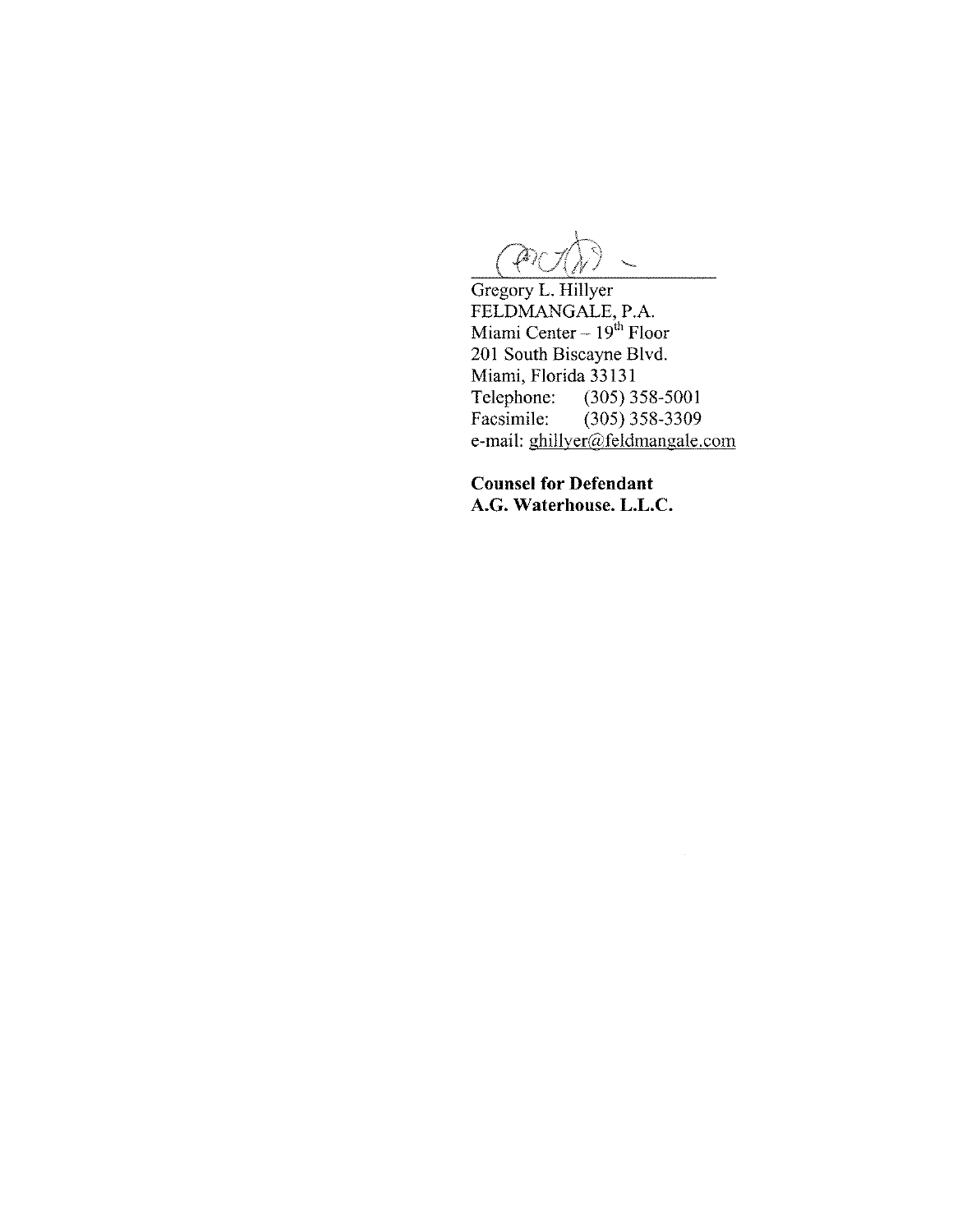### CERTIFICATE OF SERVICE

I hereby certify that on this 30th day of July, 2004, I caused to be filed and

served the Answer and Grounds of Defense of Respondent A.G. Waterhouse, LLC as

follows:

(1) an original and two paper copies filed by hand delivery and one electronic copy in PDF format filed by electronic mail to:

Donald S. Clark, Secretary Federal Trade Commission 600 Pennsylvania Avenue, N.W., Room H-159 Washington, D.C. 20580 Email: secretary@ftc.gov

(2) one paper copy served by hand delivery to:

The Honorable Steven J. McGuire Administrative Law Judge Federal Trade Commission 600 Pennsylvania Avenue, N.W., Room H-112 Washington, D.C. 20580

(3) one paper copy by first class U.S. mail and one electronic copy in PDF format by electronic mail to:

> Laureen Kapin Walter C. Gross Joshua S. Millard Robin F. Richardson Laura Schneider Federal Trade Commission 600 Pennsylvania Avenue, N.W., Suite NJ-2122 Washington, D.C. 20580 email: Ikapin@ftc.gov

**(4)** one paper copy by first class US. mail to:

Elaine D. Kolish Associate Director, Enforcement Federal Trade Commission 601 New Jersey Avenue, N.W. Washington, D.C. 20001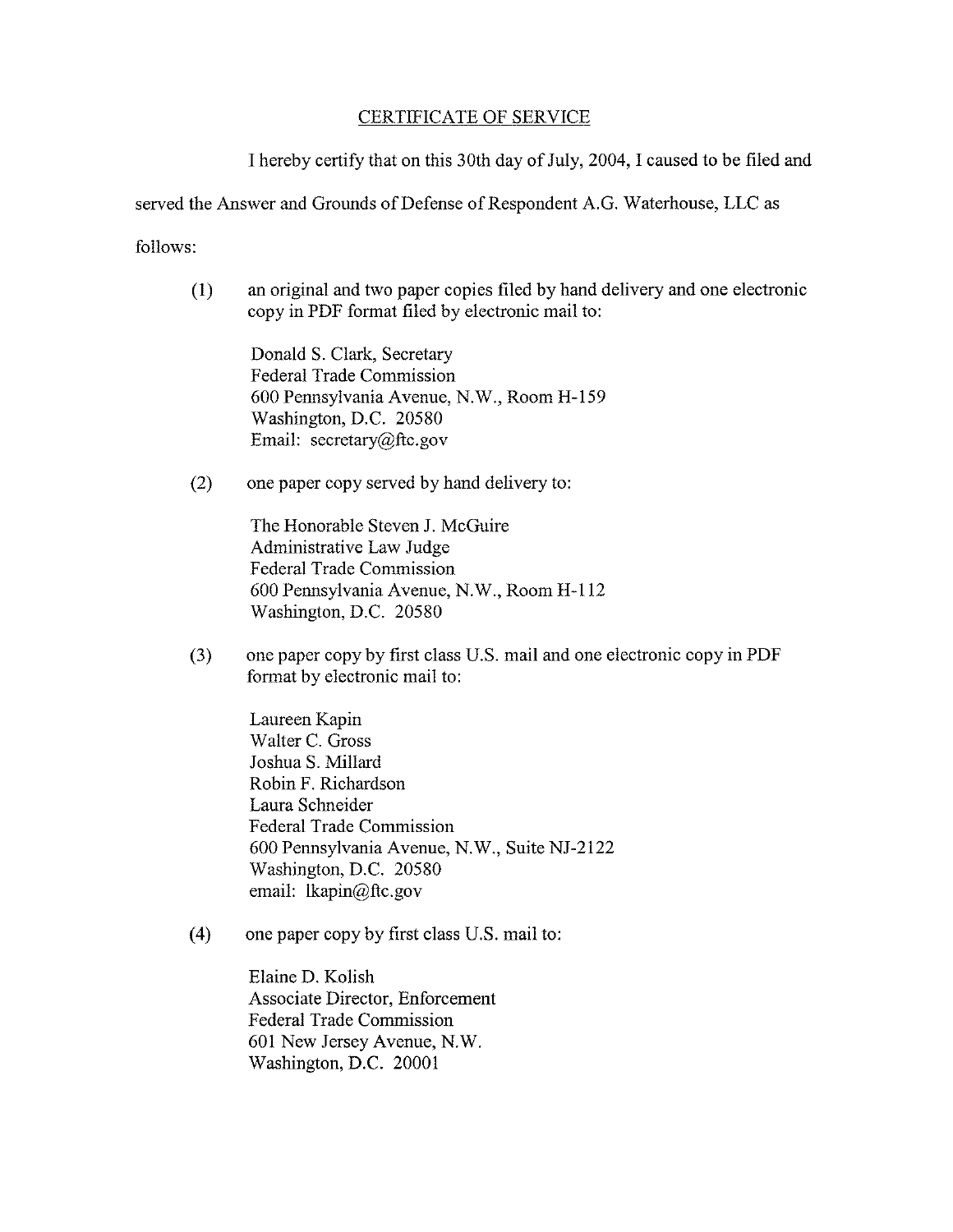Ronald F. Price PETERS SCOFELD PRICE 310 Broadway Centre Salt Lake City, UT 841 11 *Counsel for Respondent Daniel B. Mowrey* 

Richard D. Burbidge Jefferson W. Gross Andrew J. Dymek BURBIDGE & MITCHELL 215 South State Street, Suite 920 Salt Lake City, UT 841 11 *Counsel for Respondent Dennis Gay* 

Mitchell K. Friedlander c/o Compliance Department 5742 West Harold Gatty Drive Salt Lake City, UT 841 16

Lanny A. Breuer Jay T. Smith COVINGTON & BURLING 1201 Pennsylvania Avenue, N.W. Washington, D.C. 20004 *Counsel for Respondent Basic Research, L.L.C.* 

I further certify that the electronic copies sent to the Secretary of the

Commission are true and correct copies of the paper originals, and that paper copies with

original signatures are being filed with the Secretary of the Commission on the same day

by other means.